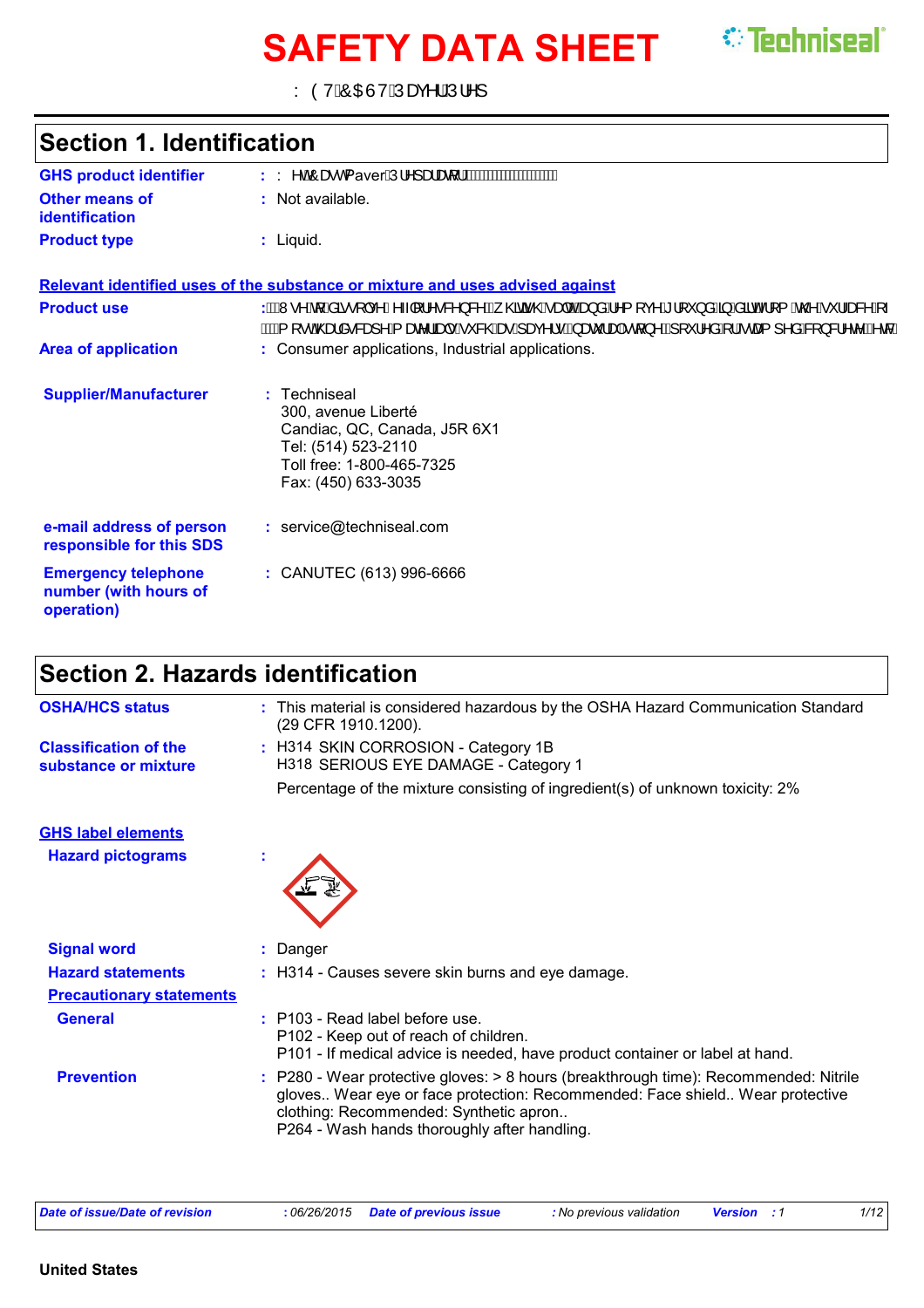# **Section 2. Hazards identification**

| <b>Response</b>                            | : P304 + P340 + P310 - IF INHALED: Remove person to fresh air and keep comfortable<br>for breathing. Immediately call a POISON CENTER or physician.<br>P301 + P310 + P330 + P331 - IF SWALLOWED: Immediately call a POISON CENTER<br>or physician. Rinse mouth. Do NOT induce vomiting.<br>P303 + P361 + P353 + P363 + P310 - IF ON SKIN (or hair): Take off immediately all<br>contaminated clothing. Rinse skin with water or shower. Wash contaminated clothing<br>before reuse. Immediately call a POISON CENTER or physician.<br>P305 + P351 + P338 + P310 - IF IN EYES: Rinse cautiously with water for several<br>minutes. Remove contact lenses, if present and easy to do. Continue rinsing.<br>Immediately call a POISON CENTER or physician. |
|--------------------------------------------|---------------------------------------------------------------------------------------------------------------------------------------------------------------------------------------------------------------------------------------------------------------------------------------------------------------------------------------------------------------------------------------------------------------------------------------------------------------------------------------------------------------------------------------------------------------------------------------------------------------------------------------------------------------------------------------------------------------------------------------------------------|
| <b>Storage</b>                             | $:$ P405 - Store locked up.                                                                                                                                                                                                                                                                                                                                                                                                                                                                                                                                                                                                                                                                                                                             |
| <b>Disposal</b>                            | : P501 - Dispose of contents and container in accordance with all local, regional, national<br>and international regulations.                                                                                                                                                                                                                                                                                                                                                                                                                                                                                                                                                                                                                           |
| <b>Supplemental label</b><br>elements      | : Do not taste or swallow. Wash thoroughly after handling.                                                                                                                                                                                                                                                                                                                                                                                                                                                                                                                                                                                                                                                                                              |
| <b>Hazards not otherwise</b><br>classified | : Causes digestive tract burns.                                                                                                                                                                                                                                                                                                                                                                                                                                                                                                                                                                                                                                                                                                                         |

## **Section 3. Composition/information on ingredients**

| Substance/mixture     | : Mixture        |
|-----------------------|------------------|
| <b>Other means of</b> | : Not available. |
| <b>identification</b> |                  |

#### **CAS number/other identifiers**

| <b>CAS number</b><br>: Not applicable.<br>: Not available.<br><b>Product code</b>                                                                             |                    |                                           |                                    |
|---------------------------------------------------------------------------------------------------------------------------------------------------------------|--------------------|-------------------------------------------|------------------------------------|
| <b>Ingredient name</b>                                                                                                                                        | <b>Other names</b> | $\frac{9}{6}$                             | <b>CAS number</b>                  |
| sulphamidic acid<br>glycollic acid<br>1-Propanaminium, N-(3-aminopropyl)<br>-2-hydroxy-N,N-dimethyl-3-sulfo-, N-coco acyl<br>derivs., hydroxides, inner salts |                    | 25 - <10<br>23 - <5∣<br>$\geq 1 - \leq 3$ | 5329-14-6<br>79-14-1<br>68139-30-0 |

Any concentration shown as a range is to protect confidentiality or is due to batch variation.

**There are no additional ingredients present which, within the current knowledge of the supplier and in the concentrations applicable, are classified as hazardous to health and hence require reporting in this section.**

### **Section 4. First aid measures**

#### **Description of necessary first aid measures**

| <b>Eye contact</b> | : Get medical attention immediately. Call a poison center or physician. Immediately flush<br>eyes with plenty of water, occasionally lifting the upper and lower eyelids. Check for and<br>remove any contact lenses. Continue to rinse for at least 10 minutes. Chemical burns<br>must be treated promptly by a physician.                                                                                                                                                                                                                                                                                                                                                                                                                                                                                                                                                                                  |
|--------------------|--------------------------------------------------------------------------------------------------------------------------------------------------------------------------------------------------------------------------------------------------------------------------------------------------------------------------------------------------------------------------------------------------------------------------------------------------------------------------------------------------------------------------------------------------------------------------------------------------------------------------------------------------------------------------------------------------------------------------------------------------------------------------------------------------------------------------------------------------------------------------------------------------------------|
| <b>Inhalation</b>  | : Get medical attention immediately. Call a poison center or physician. Remove victim to<br>fresh air and keep at rest in a position comfortable for breathing. If it is suspected that<br>fumes are still present, the rescuer should wear an appropriate mask or self-contained<br>breathing apparatus. If not breathing, if breathing is irregular or if respiratory arrest<br>occurs, provide artificial respiration or oxygen by trained personnel. It may be<br>dangerous to the person providing aid to give mouth-to-mouth resuscitation. If<br>unconscious, place in recovery position and get medical attention immediately. Maintain<br>an open airway. Loosen tight clothing such as a collar, tie, belt or waistband. In case of<br>inhalation of decomposition products in a fire, symptoms may be delayed. The exposed<br>person may need to be kept under medical surveillance for 48 hours. |

| Date of issue/Date of revision |  | : No previous validation | <b>Version</b> | 2/12 |  |
|--------------------------------|--|--------------------------|----------------|------|--|
|--------------------------------|--|--------------------------|----------------|------|--|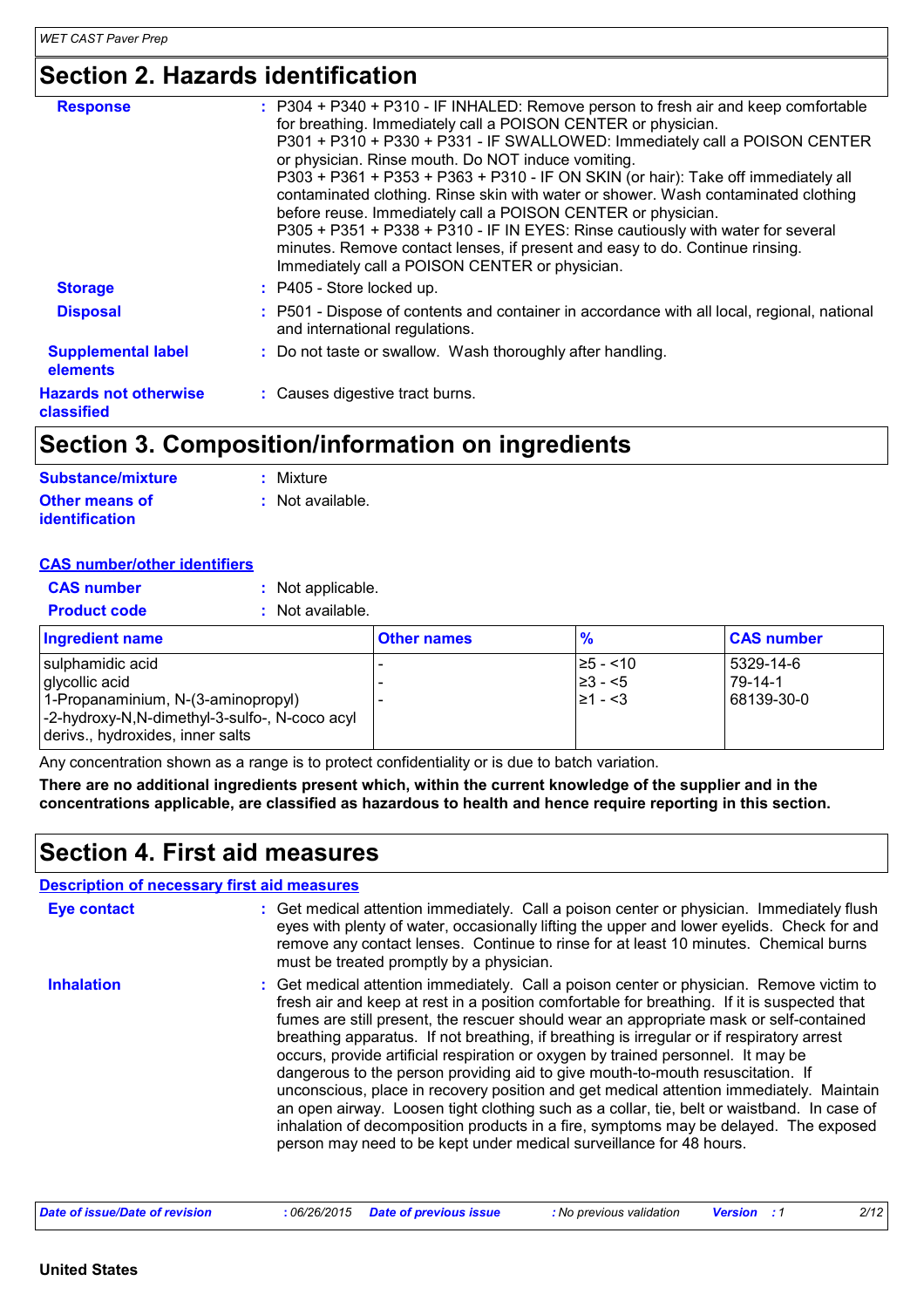# **Section 4. First aid measures**

| <b>Skin contact</b> | : Get medical attention immediately. Call a poison center or physician. Wash<br>contaminated skin with soap and water. Remove contaminated clothing and shoes.<br>Wash contaminated clothing thoroughly with water before removing it, or wear gloves.<br>Continue to rinse for at least 10 minutes. Chemical burns must be treated promptly by a<br>physician. Wash clothing before reuse. Clean shoes thoroughly before reuse.                                                                                                                                                                                                                                                                                                                                                                                                                                                    |
|---------------------|-------------------------------------------------------------------------------------------------------------------------------------------------------------------------------------------------------------------------------------------------------------------------------------------------------------------------------------------------------------------------------------------------------------------------------------------------------------------------------------------------------------------------------------------------------------------------------------------------------------------------------------------------------------------------------------------------------------------------------------------------------------------------------------------------------------------------------------------------------------------------------------|
| <b>Ingestion</b>    | : Get medical attention immediately. Call a poison center or physician. Wash out mouth<br>with water. Remove dentures if any. Remove victim to fresh air and keep at rest in a<br>position comfortable for breathing. If material has been swallowed and the exposed<br>person is conscious, give small quantities of water to drink. Stop if the exposed person<br>feels sick as vomiting may be dangerous. Do not induce vomiting unless directed to do<br>so by medical personnel. If vomiting occurs, the head should be kept low so that vomit<br>does not enter the lungs. Chemical burns must be treated promptly by a physician.<br>Never give anything by mouth to an unconscious person. If unconscious, place in<br>recovery position and get medical attention immediately. Maintain an open airway.<br>Loosen tight clothing such as a collar, tie, belt or waistband. |

| <b>Most important symptoms/effects, acute and delayed</b> |                                                                                                                                                                                                                                                                                   |
|-----------------------------------------------------------|-----------------------------------------------------------------------------------------------------------------------------------------------------------------------------------------------------------------------------------------------------------------------------------|
| <b>Potential acute health effects</b>                     |                                                                                                                                                                                                                                                                                   |
| <b>Eye contact</b>                                        | : Causes serious eye damage.                                                                                                                                                                                                                                                      |
| <b>Inhalation</b>                                         | : No known significant effects or critical hazards.                                                                                                                                                                                                                               |
| <b>Skin contact</b>                                       | : Causes severe burns.                                                                                                                                                                                                                                                            |
| <b>Ingestion</b>                                          | : Corrosive to the digestive tract. Causes burns.                                                                                                                                                                                                                                 |
| <b>Over-exposure signs/symptoms</b>                       |                                                                                                                                                                                                                                                                                   |
| <b>Eye contact</b>                                        | : Adverse symptoms may include the following:<br>pain<br>watering<br>redness                                                                                                                                                                                                      |
| <b>Inhalation</b>                                         | : No specific data.                                                                                                                                                                                                                                                               |
| <b>Skin contact</b>                                       | : Adverse symptoms may include the following:<br>pain or irritation<br>redness<br>blistering may occur                                                                                                                                                                            |
| <b>Ingestion</b>                                          | : Adverse symptoms may include the following:<br>stomach pains                                                                                                                                                                                                                    |
|                                                           | Indication of immediate medical attention and special treatment needed, if necessary                                                                                                                                                                                              |
| <b>Notes to physician</b>                                 | : In case of inhalation of decomposition products in a fire, symptoms may be delayed.<br>The exposed person may need to be kept under medical surveillance for 48 hours.                                                                                                          |
| <b>Specific treatments</b>                                | : No specific treatment.                                                                                                                                                                                                                                                          |
| <b>Protection of first-aiders</b>                         | : No action shall be taken involving any personal risk or without suitable training. If it is<br>suspected that fumes are still present, the rescuer should wear an appropriate mask or<br>self-contained breathing apparatus. It may be dangerous to the person providing aid to |

before removing it, or wear gloves.

**See toxicological information (Section 11)**

### **Section 5. Fire-fighting measures**

| <b>Extinguishing media</b>             |                                                                 |
|----------------------------------------|-----------------------------------------------------------------|
| <b>Suitable extinguishing</b><br>media | : Use an extinguishing agent suitable for the surrounding fire. |
| Unsuitable extinguishing<br>media      | : Do not use water jet.                                         |

give mouth-to-mouth resuscitation. Wash contaminated clothing thoroughly with water

*Date of issue/Date of revision* **:** *06/26/2015 Date of previous issue : No previous validation Version : 1 3/12*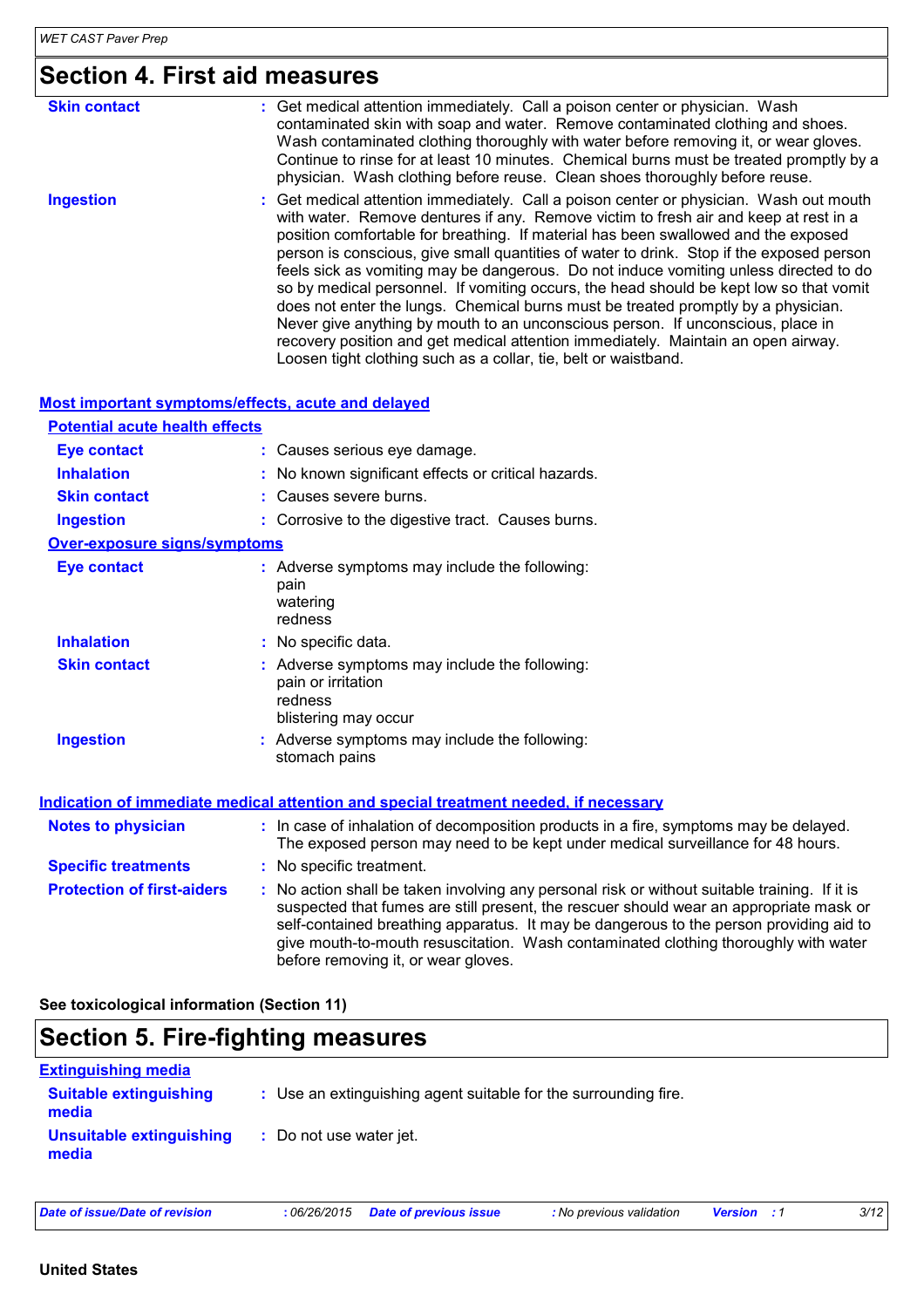## **Section 5. Fire-fighting measures**

| <b>Specific hazards arising</b><br>from the chemical     | : In a fire or if heated, a pressure increase will occur and the container may burst.                                                                                                             |
|----------------------------------------------------------|---------------------------------------------------------------------------------------------------------------------------------------------------------------------------------------------------|
| <b>Hazardous thermal</b><br>decomposition products       | Decomposition products may include the following materials:<br>carbon dioxide<br>carbon monoxide<br>nitrogen oxides<br>sulfur oxides                                                              |
| <b>Special protective actions</b><br>for fire-fighters   | Promptly isolate the scene by removing all persons from the vicinity of the incident if<br>there is a fire. No action shall be taken involving any personal risk or without suitable<br>training. |
| <b>Special protective</b><br>equipment for fire-fighters | Fire-fighters should wear appropriate protective equipment and self-contained breathing<br>apparatus (SCBA) with a full face-piece operated in positive pressure mode.                            |

### **Section 6. Accidental release measures**

|                                                              | <b>Personal precautions, protective equipment and emergency procedures</b>                                                                                                                                                                                                                                                                                                                                                                                                                                                                                                                                                                                                                                                                                                                                              |
|--------------------------------------------------------------|-------------------------------------------------------------------------------------------------------------------------------------------------------------------------------------------------------------------------------------------------------------------------------------------------------------------------------------------------------------------------------------------------------------------------------------------------------------------------------------------------------------------------------------------------------------------------------------------------------------------------------------------------------------------------------------------------------------------------------------------------------------------------------------------------------------------------|
| For non-emergency<br>personnel                               | No action shall be taken involving any personal risk or without suitable training.<br>÷.<br>Evacuate surrounding areas. Keep unnecessary and unprotected personnel from<br>entering. Do not touch or walk through spilled material. Do not breathe vapor or mist.<br>Provide adequate ventilation. Wear appropriate respirator when ventilation is<br>inadequate. Put on appropriate personal protective equipment.                                                                                                                                                                                                                                                                                                                                                                                                     |
| For emergency responders :                                   | If specialised clothing is required to deal with the spillage, take note of any information<br>in Section 8 on suitable and unsuitable materials. See also the information in "For non-<br>emergency personnel".                                                                                                                                                                                                                                                                                                                                                                                                                                                                                                                                                                                                        |
| <b>Environmental precautions</b>                             | : Avoid dispersal of spilled material and runoff and contact with soil, waterways, drains<br>and sewers. Inform the relevant authorities if the product has caused environmental<br>pollution (sewers, waterways, soil or air).                                                                                                                                                                                                                                                                                                                                                                                                                                                                                                                                                                                         |
| <b>Methods and materials for containment and cleaning up</b> |                                                                                                                                                                                                                                                                                                                                                                                                                                                                                                                                                                                                                                                                                                                                                                                                                         |
| <b>Small spill</b>                                           | : Stop leak if without risk. Move containers from spill area. Dilute with water and mop up<br>if water-soluble. Alternatively, or if water-insoluble, absorb with an inert dry material and<br>place in an appropriate waste disposal container. Dispose of via a licensed waste<br>disposal contractor.                                                                                                                                                                                                                                                                                                                                                                                                                                                                                                                |
| <b>Large spill</b>                                           | Stop leak if without risk. Move containers from spill area. Approach release from<br>upwind. Prevent entry into sewers, water courses, basements or confined areas. Wash<br>spillages into an effluent treatment plant or proceed as follows. Contain and collect<br>spillage with non-combustible, absorbent material e.g. sand, earth, vermiculite or<br>diatomaceous earth and place in container for disposal according to local regulations<br>(see Section 13). The spilled material may be neutralized with sodium carbonate,<br>sodium bicarbonate or sodium hydroxide. Dispose of via a licensed waste disposal<br>contractor. Contaminated absorbent material may pose the same hazard as the spilled<br>product. Note: see Section 1 for emergency contact information and Section 13 for<br>waste disposal. |

### **Section 7. Handling and storage**

#### **Protective measures** : Put on appropriate personal protective equipment (see Section 8). Do not get in eyes or on skin or clothing. Do not breathe vapor or mist. Do not ingest. If during normal use the material presents a respiratory hazard, use only with adequate ventilation or wear appropriate respirator. Keep in the original container or an approved alternative made from a compatible material, kept tightly closed when not in use. Keep away from alkalis. Empty containers retain product residue and can be hazardous. Do not reuse container. **Precautions for safe handling**

| Date of issue/Date of revision | 06/26/2015 | <b>Date of previous issue</b> | : No previous validation | <b>Version</b> | 4/12 |
|--------------------------------|------------|-------------------------------|--------------------------|----------------|------|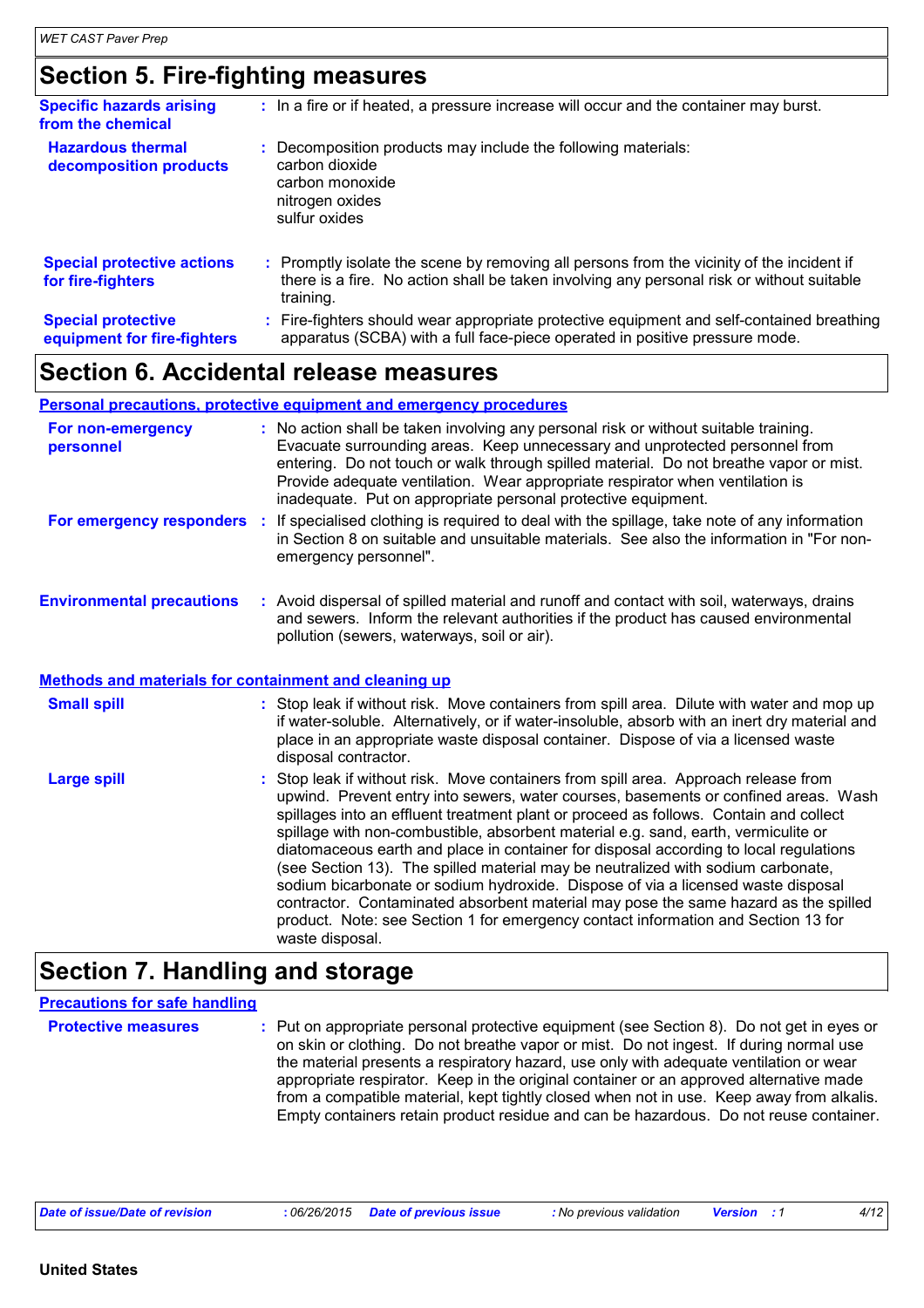# **Section 7. Handling and storage**

| <b>Advice on general</b><br>occupational hygiene                                 | : Eating, drinking and smoking should be prohibited in areas where this material is<br>handled, stored and processed. Workers should wash hands and face before eating,<br>drinking and smoking. Remove contaminated clothing and protective equipment before<br>entering eating areas. See also Section 8 for additional information on hygiene<br>measures.                                                                                                                                                                                                |
|----------------------------------------------------------------------------------|--------------------------------------------------------------------------------------------------------------------------------------------------------------------------------------------------------------------------------------------------------------------------------------------------------------------------------------------------------------------------------------------------------------------------------------------------------------------------------------------------------------------------------------------------------------|
| <b>Conditions for safe storage,</b><br>including any<br><b>incompatibilities</b> | Store in accordance with local regulations. Store in original container protected from<br>п.<br>direct sunlight in a dry, cool and well-ventilated area, away from incompatible materials<br>(see Section 10) and food and drink. Store locked up. Separate from alkalis. Keep<br>container tightly closed and sealed until ready for use. Containers that have been<br>opened must be carefully resealed and kept upright to prevent leakage. Do not store in<br>unlabeled containers. Use appropriate containment to avoid environmental<br>contamination. |

# **Section 8. Exposure controls/personal protection**

| <b>Control parameters</b>                    |    |                                                                                                                                                                                                                                                                                                                                                                                                                                                                                                                                                                                                                                                                                       |
|----------------------------------------------|----|---------------------------------------------------------------------------------------------------------------------------------------------------------------------------------------------------------------------------------------------------------------------------------------------------------------------------------------------------------------------------------------------------------------------------------------------------------------------------------------------------------------------------------------------------------------------------------------------------------------------------------------------------------------------------------------|
| <b>Occupational exposure limits</b><br>None. |    |                                                                                                                                                                                                                                                                                                                                                                                                                                                                                                                                                                                                                                                                                       |
| <b>Appropriate engineering</b><br>controls   |    | : If user operations generate dust, fumes, gas, vapor or mist, use process enclosures,<br>local exhaust ventilation or other engineering controls to keep worker exposure to<br>airborne contaminants below any recommended or statutory limits.                                                                                                                                                                                                                                                                                                                                                                                                                                      |
| <b>Environmental exposure</b><br>controls    | ÷. | Emissions from ventilation or work process equipment should be checked to ensure<br>they comply with the requirements of environmental protection legislation. In some<br>cases, fume scrubbers, filters or engineering modifications to the process equipment<br>will be necessary to reduce emissions to acceptable levels.                                                                                                                                                                                                                                                                                                                                                         |
| <b>Individual protection measures</b>        |    |                                                                                                                                                                                                                                                                                                                                                                                                                                                                                                                                                                                                                                                                                       |
| <b>Hygiene measures</b>                      |    | : Wash hands, forearms and face thoroughly after handling chemical products, before<br>eating, smoking and using the lavatory and at the end of the working period.<br>Appropriate techniques should be used to remove potentially contaminated clothing.<br>Wash contaminated clothing before reusing. Ensure that eyewash stations and safety<br>showers are close to the workstation location.                                                                                                                                                                                                                                                                                     |
| <b>Eye/face protection</b>                   | ÷. | Safety eyewear complying with an approved standard should be used when a risk<br>assessment indicates this is necessary to avoid exposure to liquid splashes, mists,<br>gases or dusts. If contact is possible, the following protection should be worn, unless<br>the assessment indicates a higher degree of protection: chemical splash goggles and/<br>or face shield. If inhalation hazards exist, a full-face respirator may be required instead.<br>Recommended: Face shield.                                                                                                                                                                                                  |
| <b>Skin protection</b>                       |    |                                                                                                                                                                                                                                                                                                                                                                                                                                                                                                                                                                                                                                                                                       |
| <b>Hand protection</b>                       |    | : Chemical-resistant, impervious gloves complying with an approved standard should be<br>worn at all times when handling chemical products if a risk assessment indicates this is<br>necessary. Considering the parameters specified by the glove manufacturer, check<br>during use that the gloves are still retaining their protective properties. It should be<br>noted that the time to breakthrough for any glove material may be different for different<br>glove manufacturers. In the case of mixtures, consisting of several substances, the<br>protection time of the gloves cannot be accurately estimated. > 8 hours (breakthrough<br>time): Recommended: Nitrile gloves. |
| <b>Body protection</b>                       |    | Personal protective equipment for the body should be selected based on the task being<br>performed and the risks involved and should be approved by a specialist before<br>handling this product. Recommended: Synthetic apron.                                                                                                                                                                                                                                                                                                                                                                                                                                                       |
| <b>Other skin protection</b>                 | ÷. | Appropriate footwear and any additional skin protection measures should be selected<br>based on the task being performed and the risks involved and should be approved by a<br>specialist before handling this product.                                                                                                                                                                                                                                                                                                                                                                                                                                                               |
|                                              |    |                                                                                                                                                                                                                                                                                                                                                                                                                                                                                                                                                                                                                                                                                       |

| Date of issue/Date of revision | : 06/26/2015 Date of previous issue | : No previous validation | <b>Version</b> : 1 | 5/12 |
|--------------------------------|-------------------------------------|--------------------------|--------------------|------|
|--------------------------------|-------------------------------------|--------------------------|--------------------|------|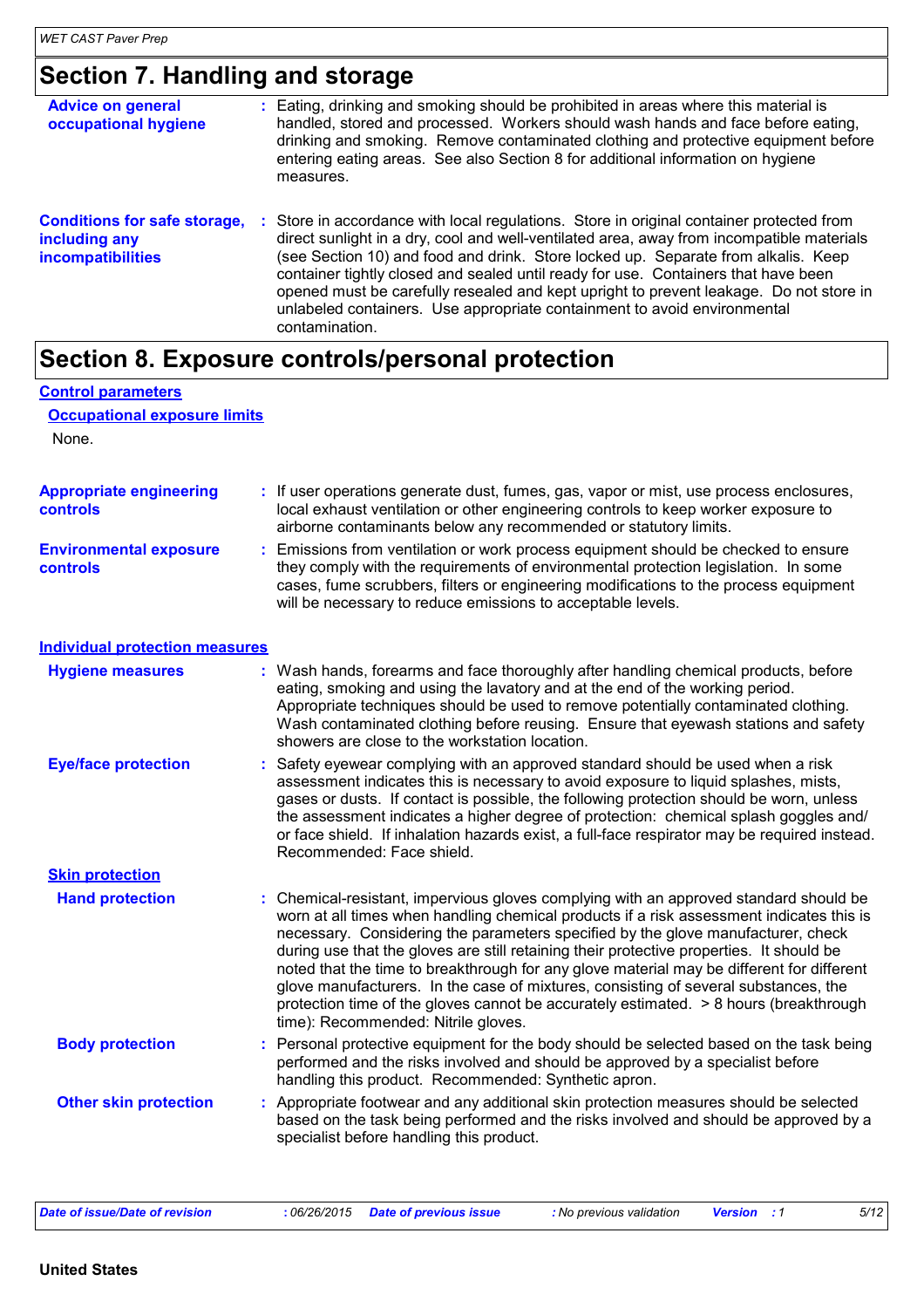### **Section 8. Exposure controls/personal protection**

| <b>Respiratory protection</b> |  |
|-------------------------------|--|
|                               |  |

**Respiratory protection** : Use a properly fitted, air-purifying or air-fed respirator complying with an approved standard if a risk assessment indicates this is necessary. Respirator selection must be based on known or anticipated exposure levels, the hazards of the product and the safe working limits of the selected respirator.

## **Section 9. Physical and chemical properties**

| <b>Appearance</b>                                 |   |                                        |
|---------------------------------------------------|---|----------------------------------------|
| <b>Physical state</b>                             |   | Liquid.                                |
| <b>Color</b>                                      |   | $:$ Orange.                            |
| <b>Odor</b>                                       |   | Not available.                         |
| <b>Odor threshold</b>                             |   | : Not available.                       |
| pH                                                |   | 1.1 [Conc. (% w/w): 1%]                |
| <b>Melting point</b>                              |   | : $-5^{\circ}$ C (23 $^{\circ}$ F)     |
| <b>Boiling point</b>                              | t | 100°C (212°F)                          |
| <b>Flash point</b>                                | ÷ | [Product does not sustain combustion.] |
| <b>Evaporation rate</b>                           |   | Not available.                         |
| <b>Flammability (solid, gas)</b>                  |   | Not applicable.                        |
| Lower and upper explosive<br>(flammable) limits   |   | : Not available.                       |
| <b>Vapor pressure</b>                             |   | Not available.                         |
| <b>Vapor density</b>                              |   | Not available.                         |
| <b>Relative density</b>                           |   | Not available.                         |
| <b>Solubility</b>                                 |   | Miscible in water.                     |
| <b>Solubility in water</b>                        |   | $:$ Not available.                     |
| <b>Partition coefficient: n-</b><br>octanol/water |   | Not available.                         |
| <b>Auto-ignition temperature</b>                  |   | $:$ Not available.                     |
| <b>Decomposition temperature</b>                  |   | : Not available.                       |
| <b>SADT</b>                                       |   | $:$ Not available.                     |
| <b>Viscosity</b>                                  |   | Not available.                         |

## **Section 10. Stability and reactivity**

| <b>Reactivity</b>                                   | : No specific test data related to reactivity available for this product or its ingredients.                                                                                                                                                                        |
|-----------------------------------------------------|---------------------------------------------------------------------------------------------------------------------------------------------------------------------------------------------------------------------------------------------------------------------|
| <b>Chemical stability</b>                           | : The product is stable.                                                                                                                                                                                                                                            |
| <b>Possibility of hazardous</b><br><b>reactions</b> | : Under normal conditions of storage and use, hazardous reactions will not occur.                                                                                                                                                                                   |
|                                                     | Under normal conditions of storage and use, hazardous polymerization will not occur.                                                                                                                                                                                |
| <b>Conditions to avoid</b>                          | : No specific data.                                                                                                                                                                                                                                                 |
| <b>Incompatible materials</b>                       | : Reactive or incompatible with the following materials: oxidizing materials.<br>Attacks many metals producing extremely flammable hydrogen gas which can form<br>explosive mixtures with air.<br>Reactive or incompatible with the following materials:<br>alkalis |
| <b>Hazardous decomposition</b><br>products          | : Under normal conditions of storage and use, hazardous decomposition products should<br>not be produced.                                                                                                                                                           |
| <b>Date of issue/Date of revision</b>               | 6/12<br>:06/26/2015<br><b>Date of previous issue</b><br>: No previous validation<br><b>Version</b> : 1                                                                                                                                                              |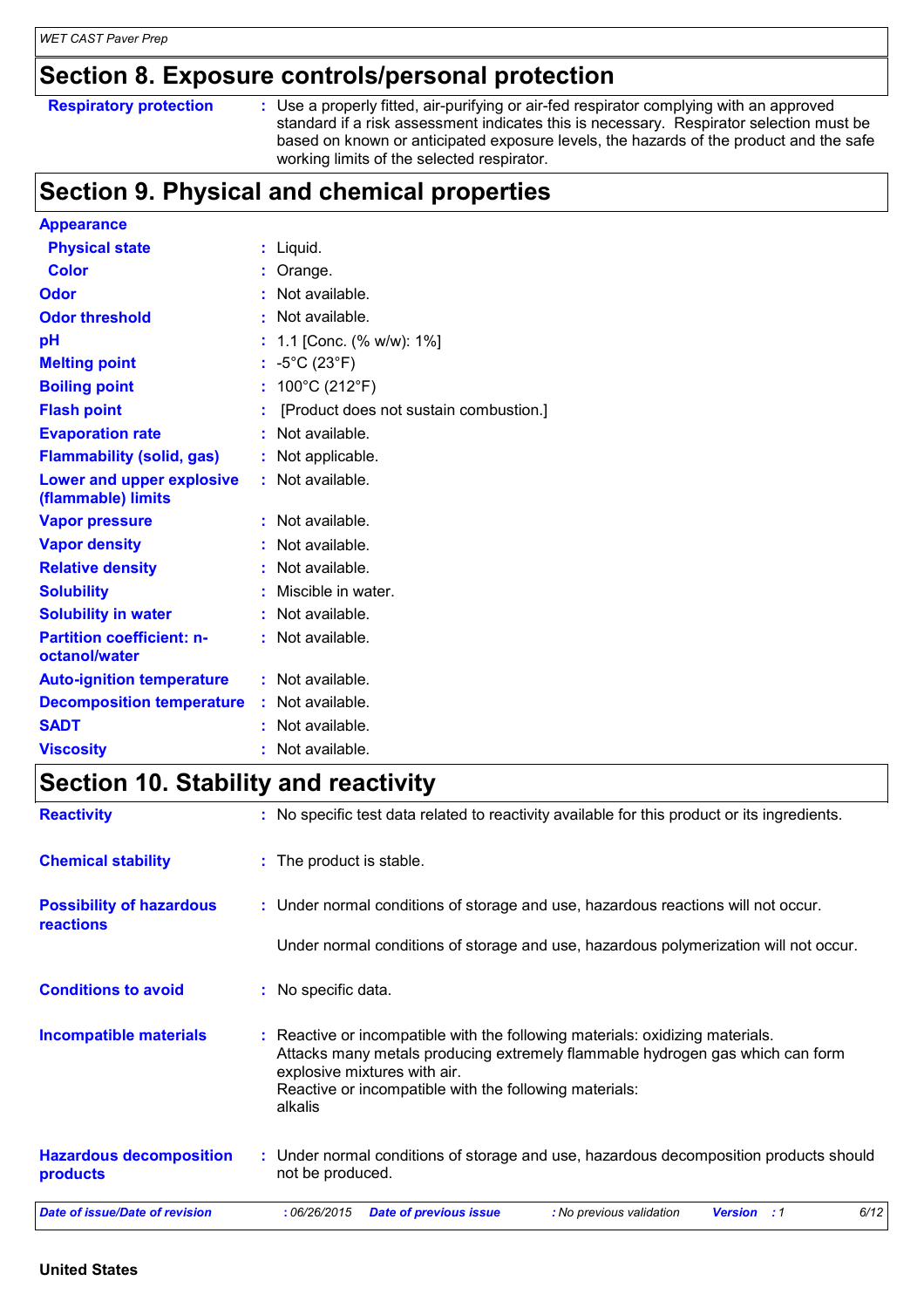# **Section 11. Toxicological information**

#### **Information on toxicological effects**

#### **Acute toxicity**

| <b>Product/ingredient name</b> | Result                          | <b>Species</b> | <b>Dose</b>   | <b>Exposure</b> |
|--------------------------------|---------------------------------|----------------|---------------|-----------------|
| sulphamidic acid               | LD50 Oral                       | Rat            | $3160$ mg/kg  |                 |
| glycollic acid                 | LC50 Inhalation Dusts and mists | Rat            | 3600 mg/ $m3$ | 14 hours        |
|                                | LD50 Oral                       | Rat            | 1938 mg/kg    |                 |

#### **Irritation/Corrosion**

**Sensitization**

| <b>Product/ingredient name</b> | <b>Result</b>            | <b>Species</b> | <b>Score</b> | <b>Exposure</b> | <b>Observation</b>       |
|--------------------------------|--------------------------|----------------|--------------|-----------------|--------------------------|
| sulphamidic acid               | Eyes - Moderate irritant | Rabbit         |              | 20 milligrams   |                          |
|                                | Eyes - Severe irritant   | Rabbit         |              | 24 hours 250    |                          |
|                                |                          |                |              | Micrograms      |                          |
|                                | ISkin - Severe irritant  | Rabbit         |              | 24 hours 500    |                          |
|                                |                          |                |              | milligrams      |                          |
| glycollic acid                 | Eyes - Severe irritant   | Rabbit         |              | 2 milligrams    | $\overline{\phantom{0}}$ |
|                                | Skin - Severe irritant   | Rabbit         |              | 0.5 Mililiters  | $\overline{\phantom{0}}$ |

| Not available.               |                  |
|------------------------------|------------------|
| <b>Mutagenicity</b>          |                  |
| <b>Conclusion/Summary</b>    | : Not available. |
| <b>Carcinogenicity</b>       |                  |
| <b>Conclusion/Summary</b>    | : Not available. |
| <b>Reproductive toxicity</b> |                  |
| <b>Conclusion/Summary</b>    | : Not available. |
| <u>Teratogenicity</u>        |                  |
| <b>Conclusion/Summary</b>    | : Not available. |

#### **Specific target organ toxicity (single exposure)**

| <b>Name</b>                                                                                                             | <b>Category</b> | <b>Route of</b><br>exposure | <b>Target organs</b>                    |
|-------------------------------------------------------------------------------------------------------------------------|-----------------|-----------------------------|-----------------------------------------|
| 1-Propanaminium, N-(3-aminopropyl)-2-hydroxy-N,N-<br>dimethyl-3-sulfo-, N-coco acyl derivs., hydroxides, inner<br>salts | Category 3      | Not applicable.             | Respiratory tract<br><b>lirritation</b> |

#### **Specific target organ toxicity (repeated exposure)**

Not available.

#### **Aspiration hazard**

Not available.

#### **Information on the likely routes of exposure :** Routes of entry anticipated: Oral, Dermal, Inhalation.

| <b>Potential acute health effects</b> |                                                     |
|---------------------------------------|-----------------------------------------------------|
| <b>Eye contact</b>                    | : Causes serious eye damage.                        |
| <b>Inhalation</b>                     | : No known significant effects or critical hazards. |
| <b>Skin contact</b>                   | : Causes severe burns.                              |
| <b>Ingestion</b>                      | : Corrosive to the digestive tract. Causes burns.   |

#### **Symptoms related to the physical, chemical and toxicological characteristics**

|  |  |  | Date of issue/Date of revision |
|--|--|--|--------------------------------|
|--|--|--|--------------------------------|

*Date of issue/Date of revision* **:** *06/26/2015 Date of previous issue : No previous validation Version : 1 7/12*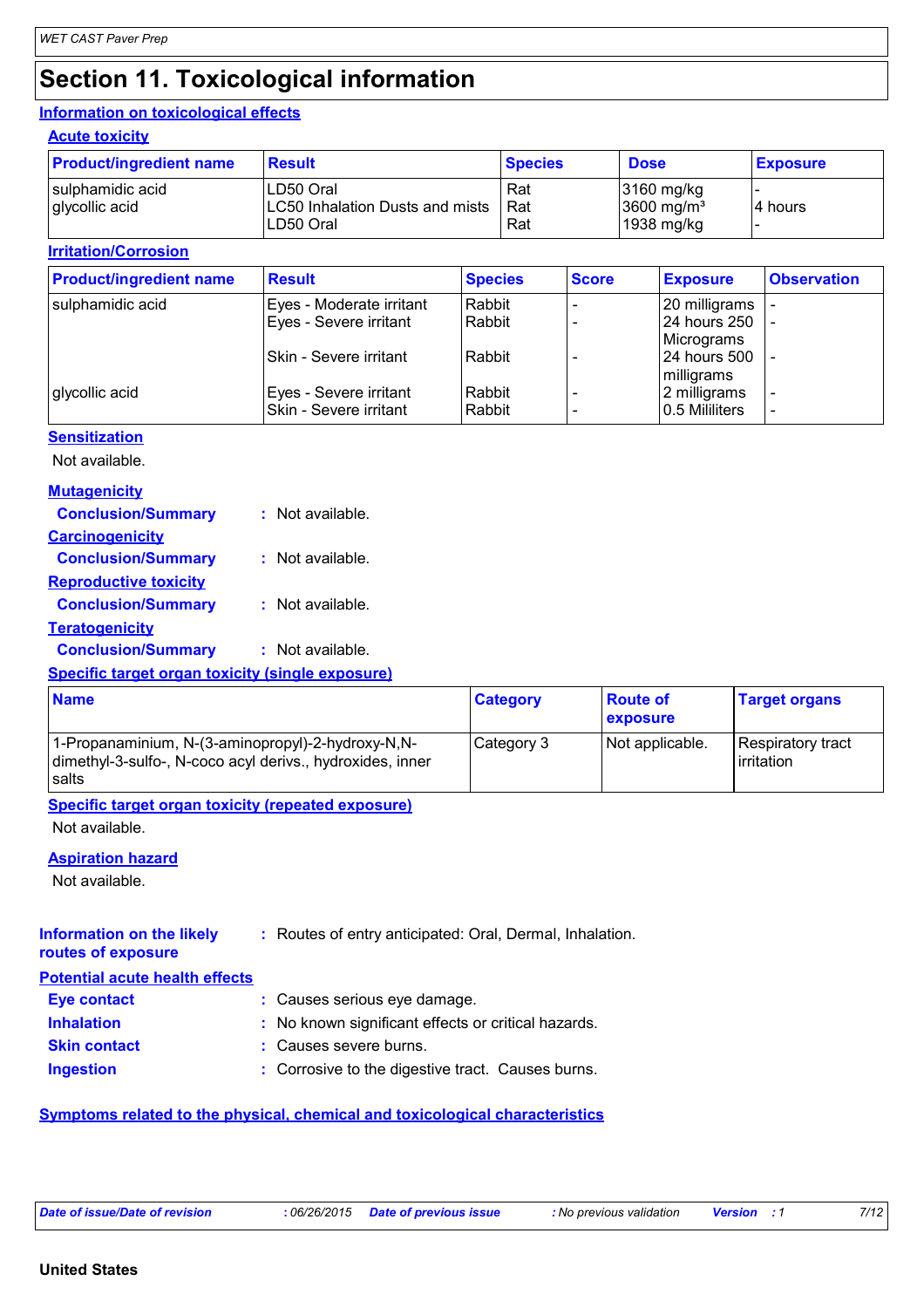# **Section 11. Toxicological information**

| <b>Eye contact</b>  | : Adverse symptoms may include the following:<br>pain<br>watering<br>redness                           |
|---------------------|--------------------------------------------------------------------------------------------------------|
| <b>Inhalation</b>   | : No specific data.                                                                                    |
| <b>Skin contact</b> | : Adverse symptoms may include the following:<br>pain or irritation<br>redness<br>blistering may occur |
| <b>Ingestion</b>    | : Adverse symptoms may include the following:<br>stomach pains                                         |

#### **Delayed and immediate effects and also chronic effects from short and long term exposure**

| <b>Short term exposure</b>                        |                                                     |
|---------------------------------------------------|-----------------------------------------------------|
| <b>Potential immediate</b><br>effects             | : Not available.                                    |
| <b>Potential delayed effects</b>                  | $:$ Not available.                                  |
| <b>Long term exposure</b>                         |                                                     |
| <b>Potential immediate</b><br>effects             | $:$ Not available.                                  |
| <b>Potential delayed effects : Not available.</b> |                                                     |
| <b>Potential chronic health effects</b>           |                                                     |
| Not available.                                    |                                                     |
| <b>General</b>                                    | : No known significant effects or critical hazards. |
| <b>Carcinogenicity</b>                            | : No known significant effects or critical hazards. |
| <b>Mutagenicity</b>                               | : No known significant effects or critical hazards. |
| <b>Teratogenicity</b>                             | : No known significant effects or critical hazards. |
| <b>Developmental effects</b>                      | No known significant effects or critical hazards.   |
| <b>Fertility effects</b>                          | : No known significant effects or critical hazards. |

#### **Numerical measures of toxicity**

| <b>Acute toxicity estimates</b>      |                             |  |
|--------------------------------------|-----------------------------|--|
| Route                                | <b>ATE value</b>            |  |
| Oral<br>Inhalation (dusts and mists) | 19851.9 mg/kg<br>85.31 mg/l |  |

# **Section 12. Ecological information**

| D |  |  |
|---|--|--|
|   |  |  |

| <b>Product/ingredient name</b> | <b>Result</b>                     | <b>Species</b>                    | <b>Exposure</b> |
|--------------------------------|-----------------------------------|-----------------------------------|-----------------|
| I sulphamidic acid             | Acute LC50 14200 µg/l Fresh water | <b>Fish - Pimephales promelas</b> | ⊺96 hours       |
| glycollic acid                 | Acute LC50 >5000 mg/l Fresh water | Fish - Brachydanio rerio          | 96 hours        |

#### **Persistence and degradability**

*Date of issue/Date of revision* **:** *06/26/2015 Date of previous issue : No previous validation Version : 1 8/12*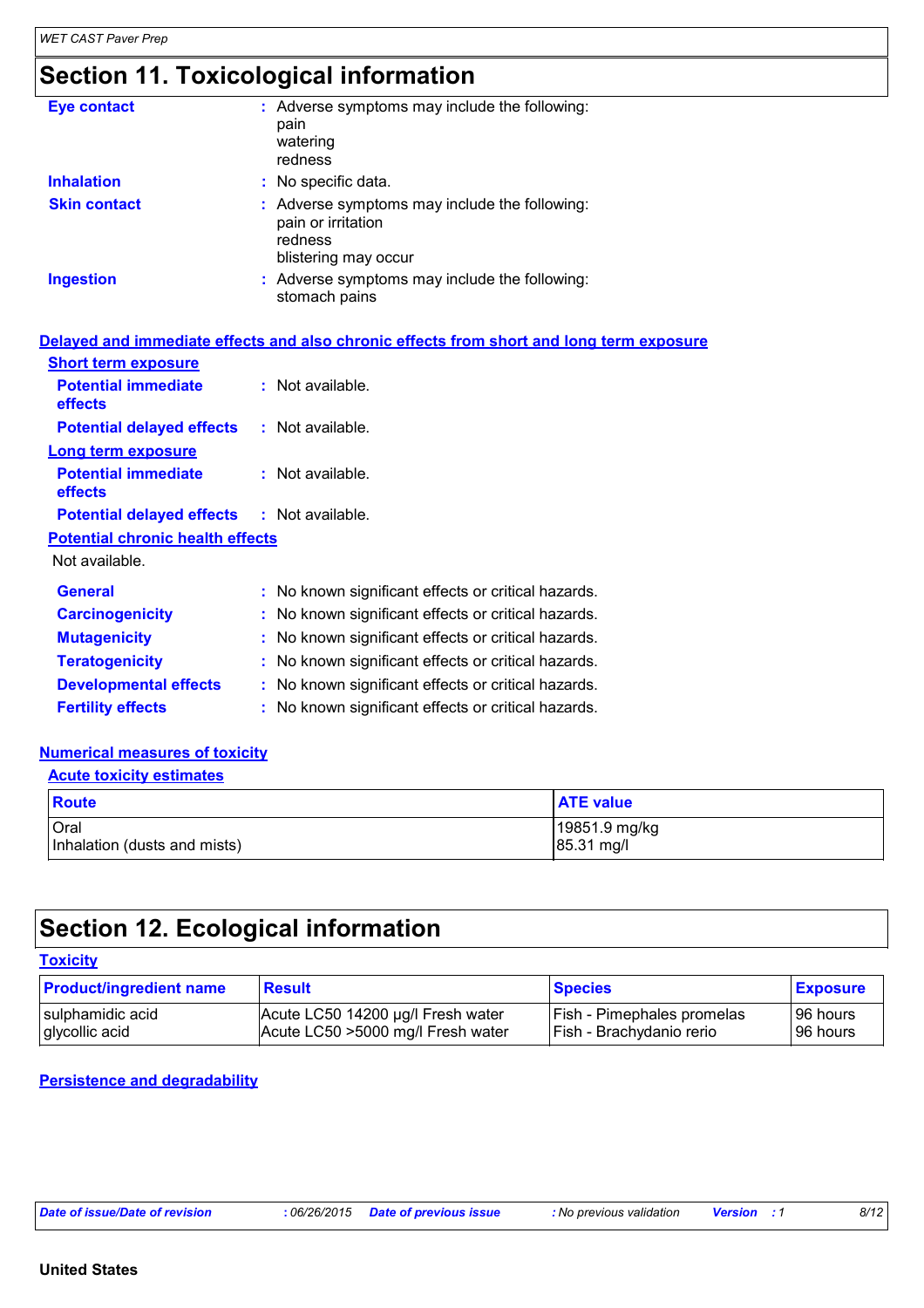# **Section 12. Ecological information**

| <b>Product/ingredient name</b> | <b>Test</b>                                                                     | <b>Result</b>   |                   | <b>Dose</b> |         | <b>Inoculum</b>         |
|--------------------------------|---------------------------------------------------------------------------------|-----------------|-------------------|-------------|---------|-------------------------|
| glycollic acid                 | OECD 302B<br>Inherent<br>Biodegradability:<br>Zahn-Wellens/<br><b>EMPA Test</b> | 100 % - 10 days |                   |             |         |                         |
| <b>Product/ingredient name</b> | <b>Aquatic half-life</b>                                                        |                 | <b>Photolysis</b> |             |         | <b>Biodegradability</b> |
| glycollic acid                 |                                                                                 |                 |                   |             | Readily |                         |

#### **Bioaccumulative potential**

| <b>Product/ingredient name</b> | $\mathsf{LogP}_\mathsf{ow}$ | <b>BCF</b> | <b>Potential</b> |
|--------------------------------|-----------------------------|------------|------------------|
| sulphamidic acid               | 0.101                       |            | low              |
| glycollic acid                 | < 0.3                       |            | low              |

#### **Mobility in soil**

| <b>Soil/water partition</b> | : Not available. |
|-----------------------------|------------------|
| <b>coefficient (Koc)</b>    |                  |

**Other adverse effects** : No known significant effects or critical hazards.

### **Section 13. Disposal considerations**

**Disposal methods :**

The generation of waste should be avoided or minimized wherever possible. Disposal of this product, solutions and any by-products should at all times comply with the requirements of environmental protection and waste disposal legislation and any regional local authority requirements. Dispose of surplus and non-recyclable products via a licensed waste disposal contractor. Waste should not be disposed of untreated to the sewer unless fully compliant with the requirements of all authorities with jurisdiction. Waste packaging should be recycled. Incineration or landfill should only be considered when recycling is not feasible. This material and its container must be disposed of in a safe way. Care should be taken when handling emptied containers that have not been cleaned or rinsed out. Empty containers or liners may retain some product residues. Avoid dispersal of spilled material and runoff and contact with soil, waterways, drains and sewers.

### **Section 14. Transport information**

|                                       | <b>DOT Classification</b>                                                          | <b>IMDG</b>                                                                        | <b>IATA</b>                                                                        |
|---------------------------------------|------------------------------------------------------------------------------------|------------------------------------------------------------------------------------|------------------------------------------------------------------------------------|
| <b>UN number</b>                      | <b>UN3265</b>                                                                      | <b>UN3265</b>                                                                      | <b>UN3265</b>                                                                      |
| <b>UN proper</b><br>shipping name     | Corrosive liquid, acidic, organic,<br>n.o.s. (sulphamidic acid, glycollic<br>acid) | CORROSIVE LIQUID, ACIDIC,<br>ORGANIC, N.O.S. (sulphamidic<br>acid, glycollic acid) | Corrosive liquid, acidic, organic,<br>n.o.s. (sulphamidic acid, glycollic<br>acid) |
| <b>Transport</b><br>hazard class(es)  | 8<br><b>CORROSVE</b>                                                               | 8                                                                                  | 8                                                                                  |
| <b>Packing group</b>                  | III                                                                                | $\mathbf{III}$                                                                     | $\mathbf{III}$                                                                     |
| <b>Environmental</b><br>hazards       | No.                                                                                | No.                                                                                | No.                                                                                |
|                                       |                                                                                    |                                                                                    |                                                                                    |
| <b>Date of issue/Date of revision</b> | :06/26/2015                                                                        | <b>Date of previous issue</b><br>: No previous validation                          | 9/12<br><b>Version</b><br>: 1                                                      |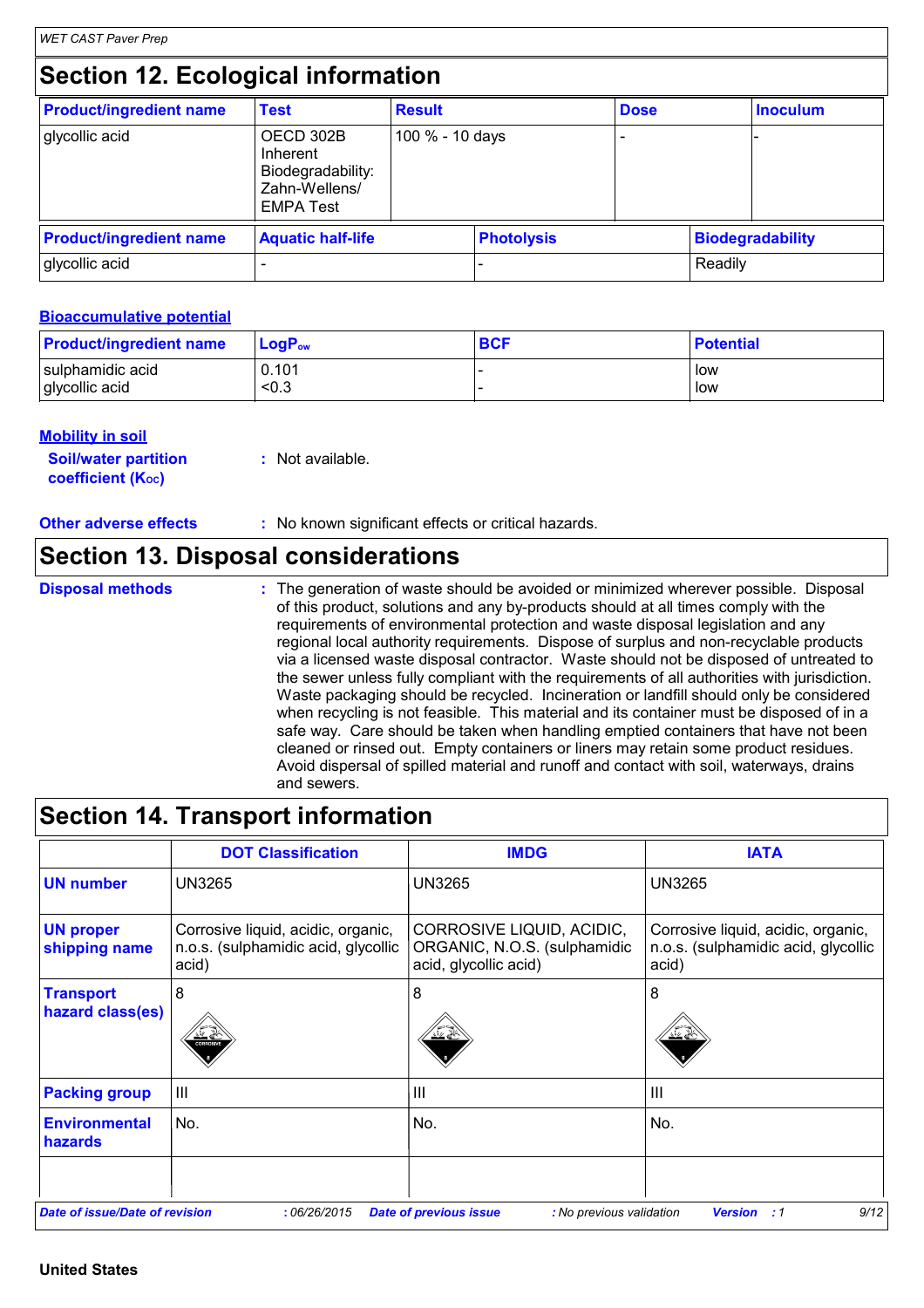# **Section 14. Transport information**

| <b>Additional</b>  | <b>Limited quantity</b>      | <b>Emergency schedules (EmS)</b> | <b>Passenger and Cargo Aircraft</b> |
|--------------------|------------------------------|----------------------------------|-------------------------------------|
| <b>information</b> | Yes.                         | $F-A. S-B$                       | Quantity limitation: 5 L            |
|                    |                              |                                  | Packaging instructions: 852         |
|                    | <b>Packaging instruction</b> | <b>Special provisions</b>        | <b>Cargo Aircraft Only Quantity</b> |
|                    | <b>Passenger aircraft</b>    | 223, 274                         | limitation: 60 L                    |
|                    | Quantity limitation: 5 L     |                                  | Packaging instructions: 856         |
|                    |                              |                                  | <b>Limited Quantities -</b>         |
|                    | Cargo aircraft               |                                  | <b>Passenger Aircraft</b> Quantity  |
|                    | Quantity limitation: 60 L    |                                  | limitation: 1 L                     |
|                    |                              |                                  | Packaging instructions: Y841        |
|                    | <b>Special provisions</b>    |                                  |                                     |
|                    | IB3, T7, TP1, TP28           |                                  | <b>Special provisions</b>           |
|                    |                              |                                  | A3, A803                            |
|                    |                              |                                  |                                     |

**Special precautions for user** : Transport within user's premises: always transport in closed containers that are upright and secure. Ensure that persons transporting the product know what to do in the event of an accident or spillage.

| <b>Transport in bulk according : Not available.</b> |  |  |
|-----------------------------------------------------|--|--|
| to Annex II of MARPOL                               |  |  |
| 73/78 and the IBC Code                              |  |  |

### **Section 15. Regulatory information**

| <b>U.S. Federal regulations</b>                                                                                                                                   |                   |                                           |                       | : United States inventory (TSCA 8b): Not determined. |                   |                                                 |                                                 |
|-------------------------------------------------------------------------------------------------------------------------------------------------------------------|-------------------|-------------------------------------------|-----------------------|------------------------------------------------------|-------------------|-------------------------------------------------|-------------------------------------------------|
| <b>Clean Air Act Section 112</b><br>(b) Hazardous Air<br><b>Pollutants (HAPs)</b>                                                                                 | : Not listed      |                                           |                       |                                                      |                   |                                                 |                                                 |
| <b>Clean Air Act Section 602</b><br><b>Class I Substances</b>                                                                                                     | : Not listed      |                                           |                       |                                                      |                   |                                                 |                                                 |
| <b>Clean Air Act Section 602</b><br><b>Class II Substances</b>                                                                                                    | : Not listed      |                                           |                       |                                                      |                   |                                                 |                                                 |
| <b>DEA List I Chemicals</b><br>(Precursor Chemicals)                                                                                                              | : Not listed      |                                           |                       |                                                      |                   |                                                 |                                                 |
| <b>DEA List II Chemicals</b><br><b>(Essential Chemicals)</b>                                                                                                      | : Not listed      |                                           |                       |                                                      |                   |                                                 |                                                 |
| <b>SARA 302/304</b>                                                                                                                                               |                   |                                           |                       |                                                      |                   |                                                 |                                                 |
| <b>Composition/information on ingredients</b>                                                                                                                     |                   |                                           |                       |                                                      |                   |                                                 |                                                 |
| No products were found.                                                                                                                                           |                   |                                           |                       |                                                      |                   |                                                 |                                                 |
| <b>SARA 304 RQ</b>                                                                                                                                                | : Not applicable. |                                           |                       |                                                      |                   |                                                 |                                                 |
| <b>SARA 311/312</b>                                                                                                                                               |                   |                                           |                       |                                                      |                   |                                                 |                                                 |
| <b>Classification</b>                                                                                                                                             |                   | : Immediate (acute) health hazard         |                       |                                                      |                   |                                                 |                                                 |
| <b>Composition/information on ingredients</b>                                                                                                                     |                   |                                           |                       |                                                      |                   |                                                 |                                                 |
| <b>Name</b>                                                                                                                                                       |                   | $\frac{9}{6}$                             | <b>Fire</b><br>hazard | <b>Sudden</b><br>release of<br><b>pressure</b>       | <b>Reactive</b>   | <b>Immediate</b><br>(acute)<br>health<br>hazard | <b>Delayed</b><br>(chronic)<br>health<br>hazard |
| sulphamidic acid<br>glycollic acid<br>1-Propanaminium, N-(3-aminopropyl)<br>-2-hydroxy-N,N-dimethyl-3-sulfo-, N-<br>coco acyl derivs., hydroxides, inner<br>salts |                   | $\ge 5 - 10$<br>$\geq 3 - 5$<br>$≥1 - <3$ | Yes.<br>No.<br>No.    | No.<br>No.<br>No.                                    | No.<br>No.<br>No. | Yes.<br>Yes.<br>Yes.                            | No.<br>No.<br>No.                               |

*Date of issue/Date of revision* **:** *06/26/2015 Date of previous issue : No previous validation Version : 1 10/12*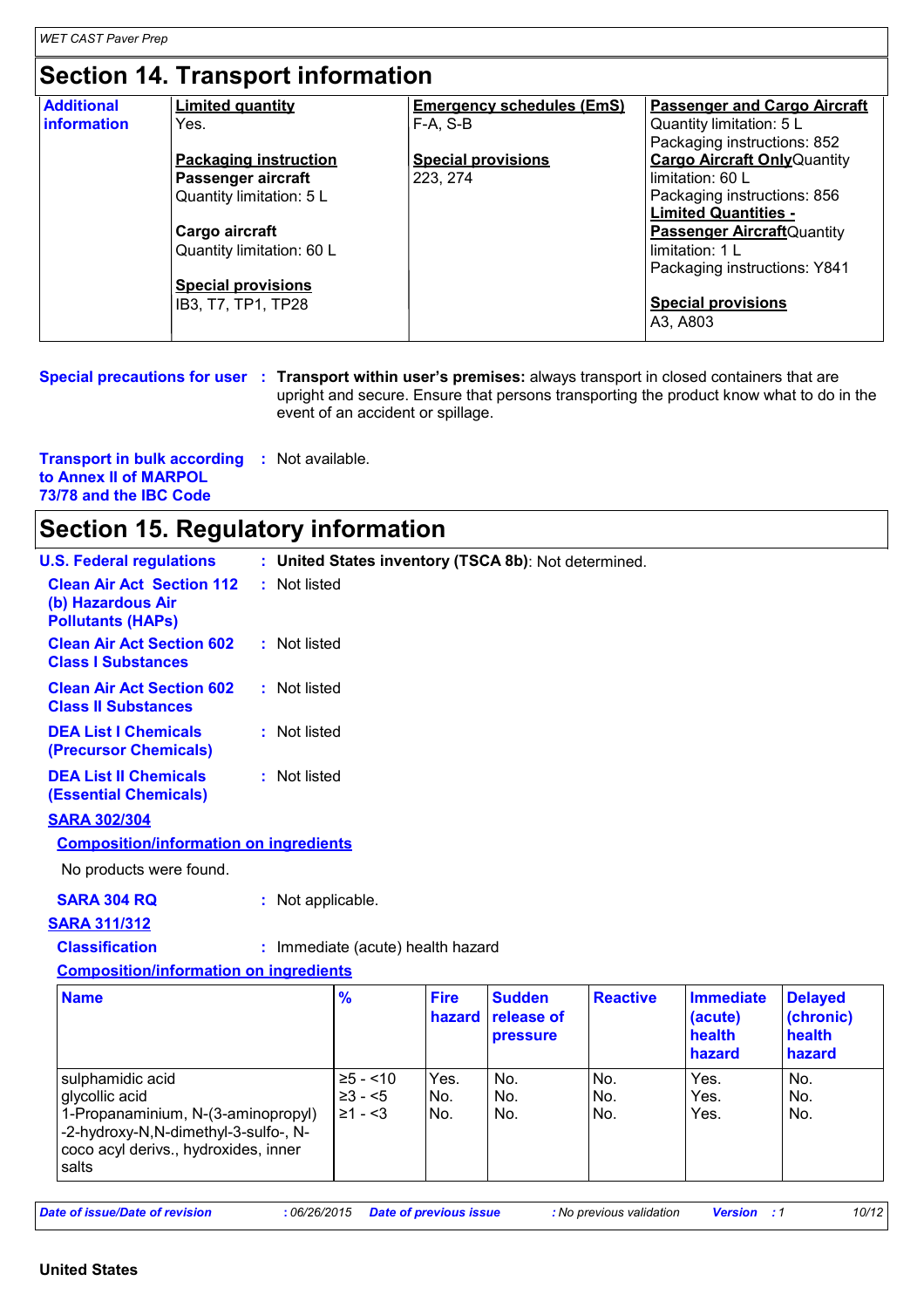# **Section 15. Regulatory information**

| <b>SARA 313</b>                                           |                                                                            |
|-----------------------------------------------------------|----------------------------------------------------------------------------|
| Not applicable.                                           |                                                                            |
| <b>State regulations</b>                                  |                                                                            |
| <b>Massachusetts</b>                                      | : None of the components are listed.                                       |
| <b>New York</b>                                           | : None of the components are listed.                                       |
| <b>New Jersey</b>                                         | : The following components are listed: SULPHAMIC ACID; SULFAMIC ACID       |
| <b>Pennsylvania</b>                                       | : None of the components are listed.                                       |
| <b>California Prop. 65</b>                                |                                                                            |
| None of the components are listed.                        |                                                                            |
|                                                           | <b>Chemical Weapon Convention List Schedules I, II &amp; III Chemicals</b> |
| Not listed.                                               |                                                                            |
| <b>Montreal Protocol (Annexes A, B, C, E)</b>             |                                                                            |
| Not listed.                                               |                                                                            |
|                                                           | <b>Stockholm Convention on Persistent Organic Pollutants</b>               |
| Not listed.                                               |                                                                            |
| <b>Rotterdam Convention on Prior Inform Consent (PIC)</b> |                                                                            |
| Not listed.                                               |                                                                            |
|                                                           |                                                                            |

**UNECE Aarhus Protocol on POPs and Heavy Metals** Not listed.

### **Section 16. Other information**





**Caution: HMIS® ratings are based on a 0-4 rating scale, with 0 representing minimal hazards or risks, and 4 representing significant hazards or risks Although HMIS® ratings are not required on SDSs under 29 CFR 1910. 1200, the preparer may choose to provide them. HMIS® ratings are to be used with a fully implemented HMIS® program. HMIS® is a registered mark of the National Paint & Coatings Association (NPCA). HMIS® materials may be purchased exclusively from J. J. Keller (800) 327-6868.**

**The customer is responsible for determining the PPE code for this material.**

**National Fire Protection Association (U.S.A.)**



**Reprinted with permission from NFPA 704-2001, Identification of the Hazards of Materials for Emergency Response Copyright ©1997, National Fire Protection Association, Quincy, MA 02269. This reprinted material is not the complete and official position of the National Fire Protection Association, on the referenced subject which is represented only by the standard in its entirety.**

**Copyright ©2001, National Fire Protection Association, Quincy, MA 02269. This warning system is intended to be interpreted and applied only by properly trained individuals to identify fire, health and reactivity hazards of chemicals. The user is referred to certain limited number of chemicals with recommended classifications in NFPA 49 and NFPA 325, which would be used as a guideline only. Whether the chemicals are classified by NFPA or not, anyone using the 704 systems to classify chemicals does so at their own risk.**

**Procedure used to derive the classification**

|--|